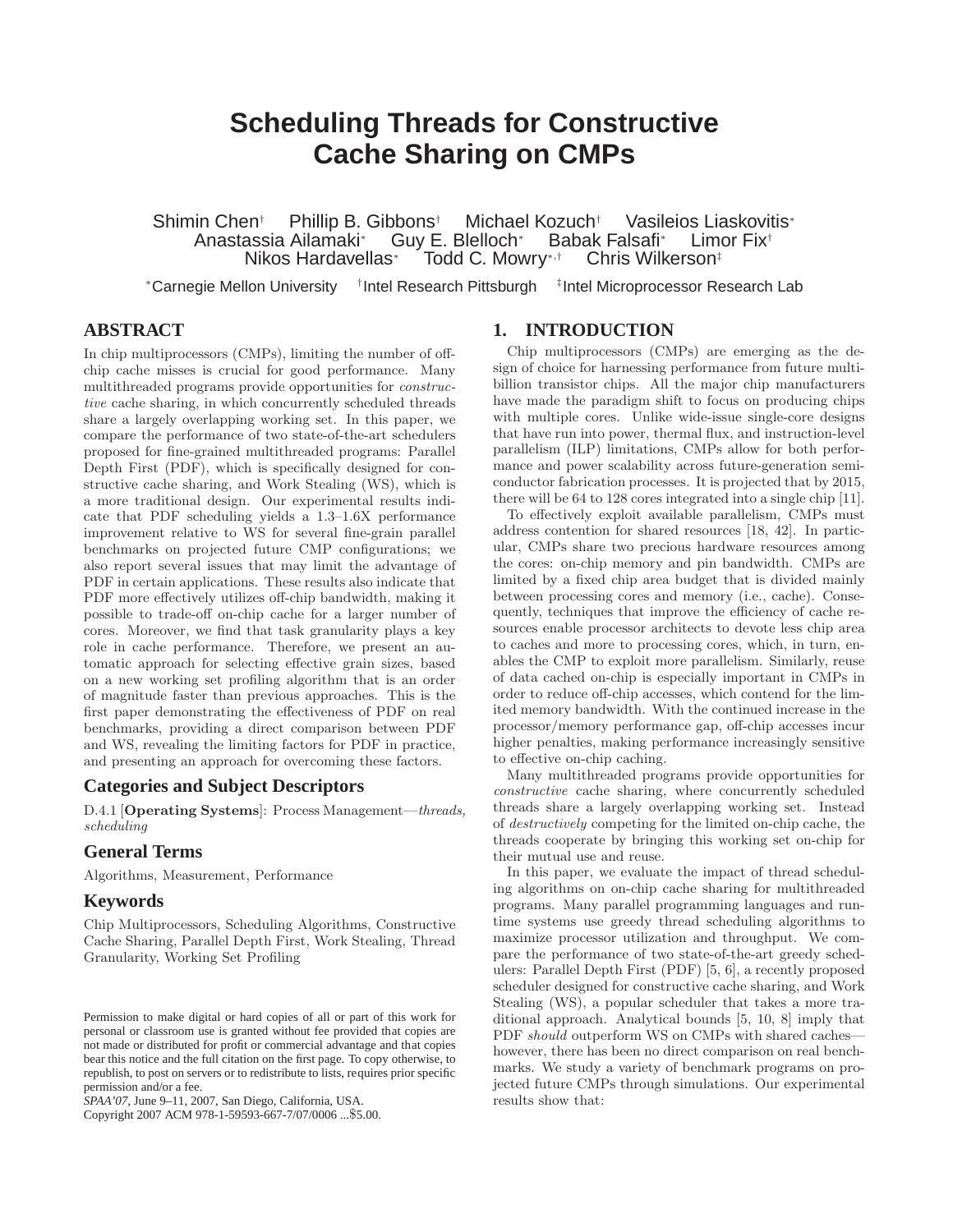- For several application classes, PDF enables significant constructive cache sharing among threads, thus improving performance and reducing off-chip traffic compared to WS. In particular, PDF provides a performance speedup of 1.3–1.6X and an off-chip traffic reduction of 13–41% relative to WS for parallel divideand-conquer programs and bandwidth-limited irregular programs. Perhaps surprisingly, in such cases, PDF running on a CMP architecture with a relatively slow monolithic shared L2 cache retains its advantage over WS even when WS is run on a CMP architecture with a faster distributed L2 cache.
- For several other application classes, PDF and WS have similar performance, either because there is only limited data reuse that can be exploited or because the programs are not limited by off-chip bandwidth. In the latter case, PDF reduces the working set size, which has other benefits (see Section 2).
- Task granularity plays a key role in CMP cache performance. To help programmers and system designers cope with this issue, we present an automatic approach for selecting effective task grain sizes, based on a new working set profiling algorithm that is an order of magnitude faster than previous approaches.

This is the first paper demonstrating the effectiveness of PDF for constructive cache sharing on real benchmarks, providing a direct comparison between PDF and WS, revealing the limiting factors for PDF in practice, and presenting an approach for overcoming these factors.

The rest of the paper is organized as follows. Section 2 elaborates the benefits of constructive cache sharing and discusses related work. Section 3 describes PDF and WS in detail. Section 4 provides experimental methodology, then Section 5 presents our detailed experimental study. Section 6 presents and evaluates our task granularity algorithm. Finally, Section 7 concludes the paper.

## **2. CONSTRUCTIVE CACHE SHARING**

In this section, we motivate the need for constructive cache sharing on CMPs, then discuss related work on achieving it. Our discussion in this section, as well as the properties of the techniques we study, are in many ways agnostic to the particulars of the CMP implementations. This generality is important, given the ongoing debate over on-chip cache organizations, interconnect designs, and capabilities of cores in a CMP with many cores. Our argument relies on only two features. First, there is considerable on-chip cache that can service requests by any core. This can be a shared L2 cache or even private (L1 or L2) caches that can service misses from other cores. Second, the off-chip latency and bandwidth is significantly worse than the on-chip latency and bandwidth. The on-chip cache organization can be flat or hierarchical, uniform or heterogeneous, static or dynamic, etc.—as long as the worst of the on-chip latency and bandwidth is still many times better than going off chip, our discussion and results apply.

## **2.1 Constructive Sharing is Critical for CMPs**

Mitigating the latency and bandwidth gap. In CMPs, there is a large latency and bandwidth gap between the onchip and off-chip storage. The latency to off-chip storage is worse because of the much slower and longer inter-chip buses and the much larger off-chip storage (e.g., main memory) with significantly higher latency than on-chip storage (e.g., L1 and L2 caches). The bandwidth to off-chip storage is severely constrained by pin limitations. As a result, it is not uncommon to have an order of magnitude gap between the latency and bandwidth on-chip versus off-chip. To make matters worse, the number of cores on chip is rapidly increasing as a result of Moore's Law. Concurrently executing program threads on  $P$  cores may speed up the on-chip part of the computation P-fold. However, this may also result in a P-fold demand for the precious off-chip bandwidth, which is the case with program threads processing large disjoint working sets (as in many of the benchmarks we study). The threads compete for the same limited on-chip cache storage and off-chip bandwidth. In contrast, constructive cache sharing aims to have concurrently executing threads share a largely overlapping working set and therefore can reduce the aggregate working set size by up to a factor of P.

Enabling better use of on-chip real estate. One approach to attacking the off-chip bottleneck is to use larger and larger on-chip caches. If the number of cores doubles, double the cache size. While seductive, this approach suffers from the well-known fact that increasing the cache size often provides diminishing returns on reducing the miss rate. Moreover, it overlooks the fact that the same area may be more profitably devoted to other components, such as adding more cores. Constructive sharing removes the requirement that the cache scales directly with the number of cores. As a result, a given semiconductor fabrication technology generation can support more cores within the same area, while providing better miss rates.

Reducing power consumption. Because constructive cache sharing reduces the amount of cache needed by multithreaded programs (by up to a factor of  $P$ ), it provides new opportunities to power down segments of the cache [25, 4, 41]. Consider, for example, a cache architecture that supports eight 1 MB on-chip caches that can be powered on or off as needed. If constructive cache sharing reduces the working set from  $8$  MB to  $< 1$  MB, then  $7$  of the  $8$ caches can be powered down. Moreover, constructive cache sharing saves power by reducing the off-chip traffic—studies have shown that an L2 miss serviced off-chip incurs 35X the power of an on-chip L2 hit [26].

## **2.2 Related Work**

Much of the previous work that considers shared cache performance focuses on concurrent or interleaved independent computations [39, 2, 36, 31, 17, 38]. In particular, recent years have witnessed a number of investigations into the scheduling of such tasks to improve the utilization of various platform resources, including caches, for SMT [35, 29] and CMP [13, 37, 24, 22] processors by reducing destructive interference. In contrast, our work focuses on promoting constructive cache sharing among cooperating threads that share an address space.

Interestingly, Anderson and Calandrino [3] have a similar objective of encouraging the co-scheduling of cooperative threads—but in the context of real-time systems. While their approach is not particularly well-suited to non-realtime systems, their micro-benchmark results do indicate that intelligent co-scheduling of cooperative threads can reduce the number of L2 misses substantially.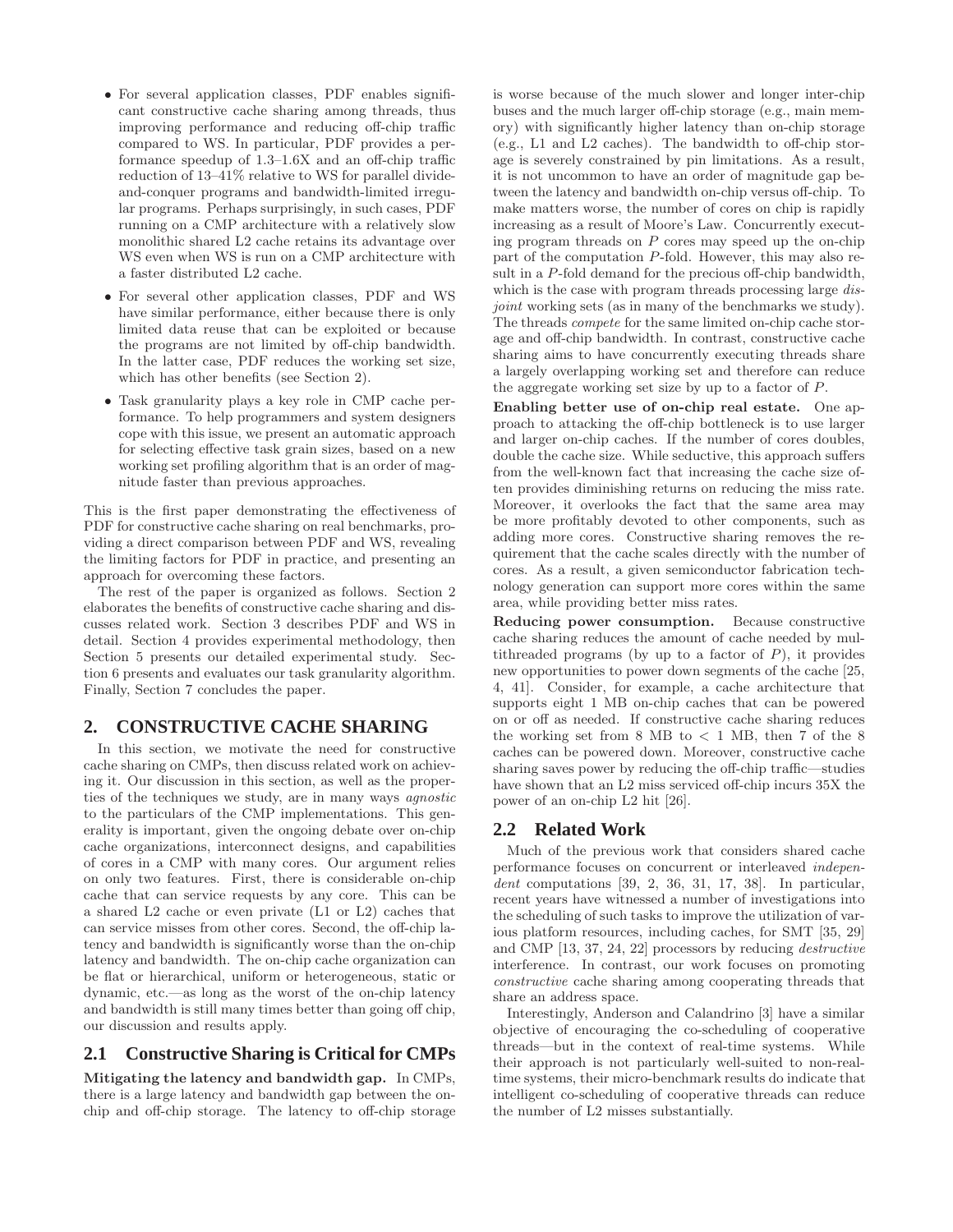

Figure 1: Scheduling parallel Mergesort using WS and PDF: Picturing the misses. Each horizontal box is a sorted array of records, where at each level, pairs of arrays from the previous level are merged until all the records are sorted. The L2 hits and misses are shown for sorting an array of  $C_P$  bytes, where  $C_P$  is the size of the shared L2 cache, using 8 cores.

Philbin et al. [30] studied the possibility of reducing cache misses for sequential programs through intelligent scheduling of fine-grained threads. Their approach relies on memory access hints in the program to identify threads that should execute in close temporal proximity in order to promote cache reuse. Although the scheduler is not directly applicable to parallel scheduling, the approach may be a useful pre-processing step for the PDF scheduler, which relies on the program having a cache-friendly sequential schedule.

# **3. WORK STEALING AND PARALLEL DEPTH FIRST SCHEDULERS**

In this paper, we compare the performance of two greedy schedulers proposed for fine-grained multithreaded programs: Work Stealing (WS) and Parallel Depth First (PDF).

Threads and the dependences among them are often described as a *computation DAG*. Each node in the DAG represents a task, which is a thread or portion of a thread that has no internal dependences to/from other nodes. A weight associated with each node represents the task's runtime. We refer to the longest (weighted) path in the DAG as the depth D. A node or task is ready if all its ancestors in the DAG have completed. The DAG unfolds as the computation proceeds, and the job of the scheduler is to assign nodes of the DAG to processor cores over time so that no node is assigned at a time before it is ready. In a greedy scheduler, a ready task remains unscheduled only if all processors are already busy executing other tasks.

Work Stealing (WS) is a popular greedy thread scheduling algorithm for multithreaded programs, with proven theoretical properties with regards to memory and cache usage [10, 8, 1]. The policy maintains a work queue for each processor (actually a double-ended queue that allows elements to be inserted on one end of the queue, the top, but taken from either end). When forking a new thread, this new thread is placed on the top of the local queue. When a task completes on a processor, the processor looks for a ready-to-execute task by first looking on the top of the local queue. If it finds a task, it takes the task off the queue and runs it. If the local queue is empty it checks the work queues of the other processors and steals a task from the bottom of the first

non-empty queue it finds. WS is an attractive scheduling policy because when there is plenty of parallelism, stealing is quite rare and, because the tasks in a queue are related, there is good affinity among the tasks executed by any one processor. However, WS is not designed for constructive cache sharing, because the processors tend to have disjoint working sets.

Parallel Depth First (PDF) [6] is another greedy scheduling policy, based on the following insight. Important (sequential) programs have already been highly tuned to get good cache performance on a single core, by maintaining small working sets, getting good spatial and temporal reuse, etc. In PDF, when a core completes a task, it is assigned the ready-to-execute task that the sequential program would have executed the earliest.<sup>1</sup> As a result, PDF tends to coschedule tasks in a way that tracks in some sense the sequential execution. Thus, for programs with good sequential cache performance, PDF provides good parallel cache performance (i.e., constructive cache sharing), as evidenced by the following theorem:

THEOREM 3.1. [5] Let  $M_1$  be the number of misses when executing an arbitrary computation DAG G sequentially with an (ideal) cache of size C. Then a parallel execution of G using PDF on P cores with a shared (ideal) cache of size at least  $C + P \cdot D$  incurs at most  $M_1$  misses, where D is the depth of G.

This compares favorably to the comparable upper bound for WS, where the cache size must be at least  $C \cdot P$  to guarantee roughly  $M_1$  misses [8, 1]. However, these analytical guarantees leave unanswered a number of important research questions. For example, what is the relative performance of the two schedulers on real benchmarks? How does the size,  $\mathcal{C}_P$ , of the on-chip cache effect the performance, particularly when  $\mathcal{C}_P$  is larger than  $\mathcal{C} + P \cdot D$ ? In this paper, we address these questions through experimental studies, where  $\mathcal{C}_P$  is determined by technology factors, and increases roughly linearly with  $P$  in our default configurations.

An Example. Figure 1 depicts pictorially the L2 cache

<sup>&</sup>lt;sup>1</sup>Note that [6, 7, 28] show how to do this on-line without executing the sequential program.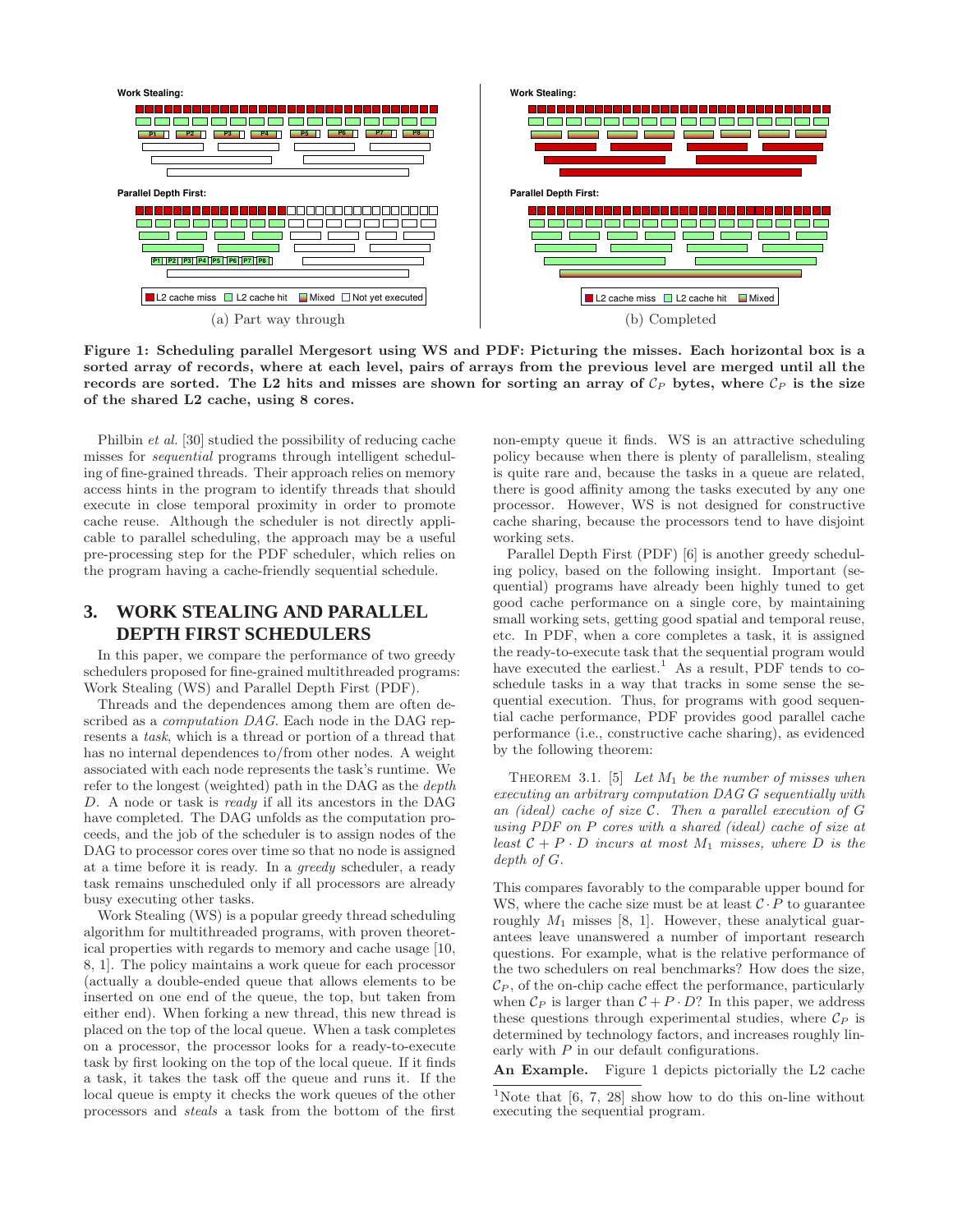Table 1: Parameters common to all configurations.

| Processor core  | In-order scalar                                |
|-----------------|------------------------------------------------|
|                 | Private L1 cache   64KB, 128-byte line, 4-way, |
|                 | 1-cycle hit latency                            |
| Shared L2 cache | 128-byte line, configuration-dependent         |
| Main Memory     | latency: 300; service rate: 30 (cycles)        |

|  | Table 2: Default configurations. |
|--|----------------------------------|
|--|----------------------------------|

| Number of cores        |    |     |     |     |    | 32  |
|------------------------|----|-----|-----|-----|----|-----|
| Technology (nm)        |    |     | 90. | 65. | 45 | 32  |
| $L2$ cache size $(MB)$ | 10 |     |     |     |    |     |
| Associativity          |    |     |     |     |    | 20. |
| $L2$ hit time (cycles) | 15 | 13. |     |     |    | 23  |

| Table 3: Single technology configurations with 45nm technology. |    |    |    |  |  |  |  |    |
|-----------------------------------------------------------------|----|----|----|--|--|--|--|----|
| Number of cores                                                 |    |    |    |  |  |  |  | 26 |
| L2 cache size (MB'                                              |    |    |    |  |  |  |  |    |
| Set associativity                                               |    |    |    |  |  |  |  |    |
| $L2$ hit time (cycles)                                          | 25 | 25 | າາ |  |  |  |  |    |

hits and misses when using WS and PDF to schedule a parallel Mergesort computation (which is detailed in Section 4.2). Mergesorting an *n* byte (sub)array uses  $2n$  bytes of memory, because after completing a merge of two sub-arrays  $X$  and Y of size  $n/2$  into a sub-array of size n, the buffers holding  $X$  and  $Y$  can be reused. In (a), we see a snapshot in which WS is starting to encounter capacity misses because each core, P1–P8, is working on a sub-array of size  $n = \mathcal{C}_P/8$ , and hence their aggregate working set of  $2 \cdot C_P$  does not fit within the L2 cache. In contrast, PDF has P1–P8 performing a parallel merge into a sub-array of size  $\mathcal{C}_P/2$ , and hence is incurring no capacity misses. In fact, the only misses thus far are the cold misses in bringing in the first half of the input array. From  $(b)$  we see that with  $P$  cores there are  $\log P$  levels in which PDF incurs no misses while WS incurs all misses. This is a general phenomenon for the common recursive divide-and-conquer paradigm where the problem sizes decrease by (roughly) a factor of 2 at each level of the recursion: PDF eliminates the misses in  $log P$  levels (only).

As apparent in Figure 1, for Mergesort using PDF, the number of misses is  $M_{pdf} \approx \frac{N}{B} \log(N/\mathcal{C}_P)$ , where N is the number of items being sorted and each cache line can hold B items. A standard (recursive) sequential Mergesort incurs  $M_1 = \frac{N}{B} \log(N/C)$  misses, where C is the size of the cache. Note that because  $\mathcal{C}_P > \mathcal{C}$ , we have that  $M_{pdf} < M_1$ . For Mergesort using WS, the number of misses is  $M_{ws} \approx$  $\frac{N}{B} \log(NP/\mathcal{C}_P)$ , which is an additive  $\frac{N}{B} \log P$  larger than  $\tilde{M}_{pdf}$ . These results hold for any  $C_P \geq \tilde{C} + P \cdot D$ , including  $\mathcal{C}_P = P \cdot \mathcal{C}$  as well as the configurations in our study.

## **4. METHODOLOGY**

In this section, we describe our experimental methodology, focusing on the CMP design space to explore and the benchmarks to use in our study.

#### **4.1 CMP Design Space**

We evaluate the performance of the WS and PDF schedulers across a range of realistic (future) CMP configurations. We assume area-constrained scaling and use a proportional chip area allocation [20]. All area factors that we use are based on the 2005 ITRS edition [32]. We consider, in particular, the 90nm, 65nm, 45nm, and 32nm technologies. Although to be concrete the configurations described below are based on specific technologies, our results hold more generally across a wide range of cache parameters.

We focus on CMP designs with private L1 caches and a

shared L2 cache. For our purposes, the most important configuration parameters are (i) the number of processing cores  $(P)$  and (ii) the size of L2 cache  $(\mathcal{C}_P)$ . (We consider a private L1 cache as a component in a core design and keep the L1 cache size per core fixed.) The die size is fixed at  $240mm^2$ . 75% of the total die area is allocated to the processing cores, shared L2 cache, and the processor interconnect, leaving the rest for other system-on-chip components. Of the core-cache area, 15% is used by the processor interconnect and related components, leaving approximately 65% of the total die area  $(150mm^2)$  for cores and caches. We model a single-threaded in-order core. We compute its area requirement by using the data of the IBM PowerPCRS64 ([12]), which is an in-order, dual-threaded core, and by assuming a 5% area decrease for removing the second hardware thread context [19]. Then we use the logic area factors from ITRS to compute the core area under various process technologies. Given a P, we can determine the area occupied by all cores, and the remaining area is allocated to the L2 cache.

Our L2 cache design assumes a rectangular cache layout in which cache banks are connected through switches on a 2Dmesh network, similar to S-NUCA-2 [23] but with a uniform access delay. We calculate  $\mathcal{C}_P$  for each technology using ITRS estimates of SRAM cell area factors and efficiency. The cache access latency is the network round-trip latency to access the furthest away bank, plus the bank access delay.

Cacti 3.2 [34] is used to determine optimized cache designs and their latencies. Our optimized cache designs employ 1MB or 2MB cache banks. These bank sizes balance network delay with bank access latency. Using realistic signal delay models [14], we calculate the bank-to-bank hop latency to be 1 cycle for the cache sizes and technologies considered. We optimize the overall bank access latency by using Cacti recursively on each bank, where each recursion step determines whether dividing this sub-bank even further will result in lower access latency. Our optimized 1MB cache bank design employs 4 x 256KB sub-banks with split tag and data arrays, with an access latency of 7 cycles and wave pipeline time of 3 cycles at 45 nm technology, while our 2MB cache bank design employs 4 sub-banks each divided into 4 x 128KB sub-banks with split tag and data arrays, resulting in 9 cycles access latency and 2 cycles wave pipeline time for the same technology. We assume conservatively that those latencies are the same for the 90nm, 65nm and 32nm geometries.

Given the above methodology, we generate realistic configurations in two different design spaces: scaling technology and single technology. The non-varying configuration parameters of our experiments are summarized in Table 1.

Scaling technology. Under scaling technology, we assume

 $^2\mathrm{By}$  the end of 2006, major microprocessor manufacturers have already been shipping or started shipping products based on 65nm process technology. Intel has announced plans to start 45nm production in the second half of 2007.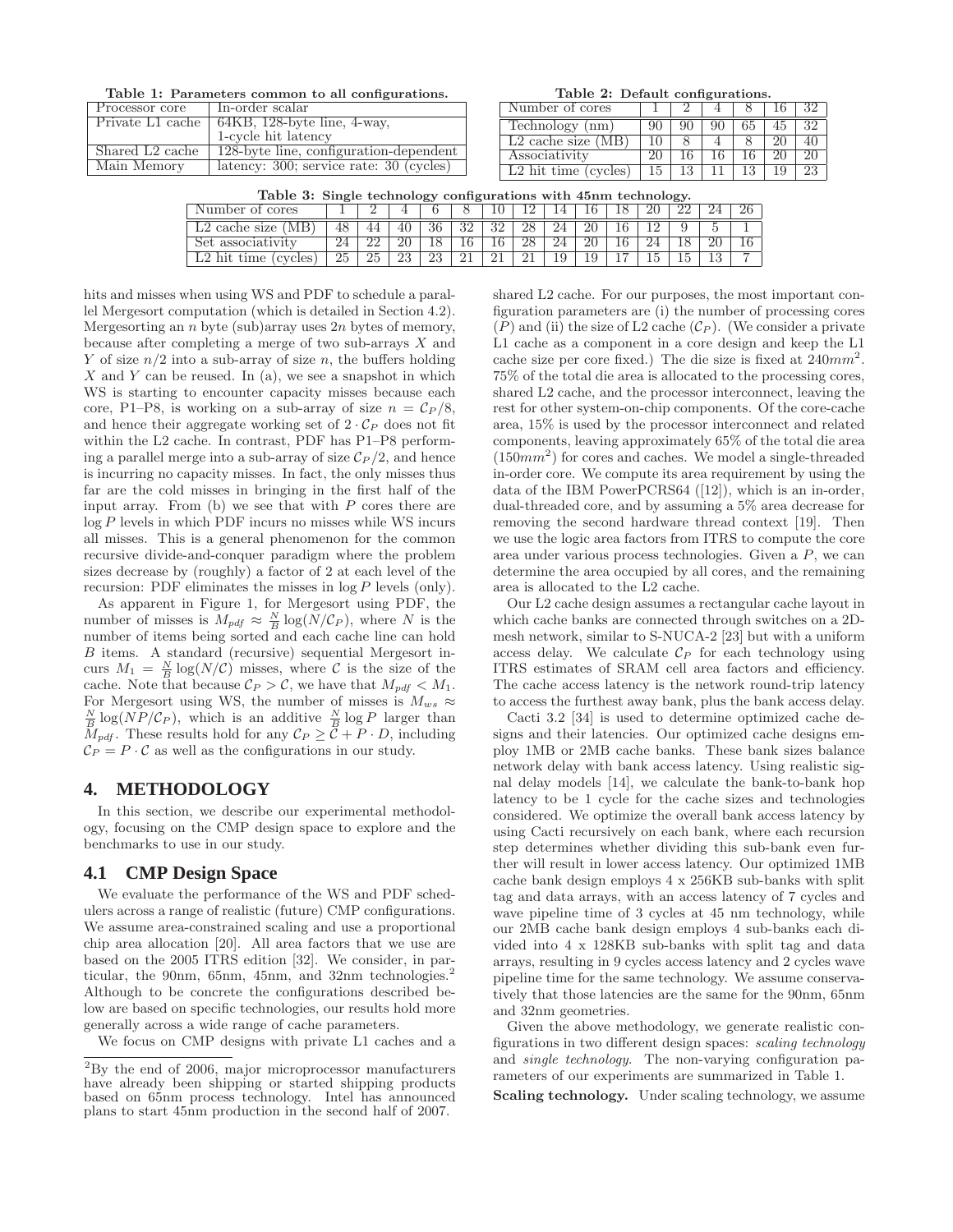that the process technology will change as we increase the number of cores. Such an assumption represents realistic trends over time, as designers tend to increase the number of cores with subsequent process generations. One effect of scaling technology is that configurations with more cores tend to also accommodate larger caches. The six settings as shown in Table 2 are selected as the default configurations for the given number of cores.

Single technology. In contrast, the single technology design space represents the trade-offs associated with a particular technology. Microprocessor designers typically must design for a particular process generation and, consequently, must evaluate trade-offs within a particular technology. We study the 45nm process technology as a contemporary design space, with Table 3 showing the selected configurations for this technology.

Given a particular configuration, we evaluate the performance of the two schedulers on each multithreaded program by (1) annotating the program to mark task boundaries, (2) collecting a trace of its computation DAG annotated with the memory references for each task, and finally (3) executing the DAG on the simulated CMP in accordance with the scheduler. (Details are in [16].)

## **4.2 Benchmarks**

We study the effect of scheduling on a number of benchmarks from a variety of domains. In this section we focus on only three of the benchmarks (LU, Hash Join, and Mergesort), as representative of common classes of benchmarks, deferring discussions of other benchmarks to Section 5.5.

LU. LU is a representative scientific benchmark, with its easy parallelization and small working sets. We used the parallel LU implementation of the Cilk distribution. The benchmark performs a recursive factorization on a dense N×N matrix. The input matrix is partitioned into four quadrants recursively, until the size of the quadrant is equal to the block size B. A smaller block size creates a larger number of smaller threads. The block size effectively controls the grain of parallelism, thus we did not have to modify the benchmark. (Due to trace size limitations, the largest input size we were able to factorize is a  $2K \times 2K$  matrix of doubles, or 32MB input data. As this is smaller than the L2 cache in the 32-core default configuration, we only report LU results for up to 16 cores.)

Hash Join. Hash Join is representative of many (commercial or otherwise) programs that use large irregular data structures and benefit from large caches. We use a state-ofthe-art database hash join code [15]. In an initial  $I/O$  partition phase, each of the two large input tables is partitioned into fragments that fit within the memory buffer allocated for the join (1GB in our study). We study the second, join phase, which joins pairs of partitions; in current database systems, this is the most time-consuming phase. Each partition is divided into sub-partitions that fit within the L2 cache. For each sub-partition, the keys from the "build" table are placed in a hash table, which is then probed for matches from the "probe" table. The matching build and probe records are concatenated to produce outputs. While the original code used one thread per sub-partition, we further divided the probe procedure (which typically dominates the join phase [15]) for each sub-partition into multiple parallel tasks to produce finer-grained threading. Here, we report representative experiments that join a pair of build and probe partitions that fit tightly in a 1GB memory buffer. Every build record matches 2 probe records where each record is 100B and the join attribute is 4B.

Mergesort. Mergesort is representative of many programs that use a recursive divide-and-conquer paradigm. Our Mergesort benchmark is structured after libpmsort [40], a parallel recursive mergesort library, but with the serial merging of two sorted sub-arrays modified to use a parallel merge instead. We select a total of  $k$  splitting points from the two sorted sub-arrays, for a suitable value of  $k$  seeking to optimize the cache performance at the given level of recursion (details in Section 5.4 and Section 6.2). For each chosen value from one array, we locate the closest value in the other array using binary search. In this way, we create  $k$ pairs of array chunks, which can be merged in parallel. An example Mergesort run was given in Figure 1.

## **5. EXPERIMENTAL STUDY**

In this section we present a detailed experimental study of the PDF and WS schedulers. We explore the CMP design space in order to answer the following questions: (i) Is the choice of PDF vs. WS significant in practice? If yes, what types of applications benefit most from PDF? (ii) How does the performance of PDF vs. WS change across the CMP design space? How does this impact the choice of CMP design points? (iii) Are the results sensitive to changes in architectural parameters? (iv) What is the impact of thread granularity on the performance of PDF vs. WS?

In the following, we begin in Section 5.1 by comparing PDF and WS using the default CMP configurations. Section 5.2 explores the CMP design points under the 45nm technology. Section 5.3 performs sensitivity analysis. Section 5.4 studies the impact of thread granularity. Finally, Section 5.5 summarizes our findings.

## **5.1 Default Configurations: PDF vs. WS**

Figure 2 compares the performance of PDF and WS for the three application benchmarks running on our default CMP configurations with 1 to 32 cores. Each row of subfigures in Figure 2 shows the performance results of a single application. The left column reports the speedup of running the application using all the cores compared to sequential execution of the application on one of the cores with the same CMP configuration. The right column reports the L2 cache misses of the application with different schedulers.

From Figure 2, we see that the comparisons between PDF and WS vary significantly for the three applications. Therefore, we analyze the results for each application in turn.

**LU.** Figures  $2(a)$ -(b) depict the performance results of LU for five default configurations, using PDF and WS. We can see that PDF incurs 36.8% fewer L2 misses per instruction than WS. However, the miss per instruction ratio is very low to begin with because of the benchmark's small working set. In fact, the average memory bandwidth utilization for LU is only 0.15%-1.57% for PDF and 0.15%-2.41% for WS, with PDF having slightly smaller utilization as expected. Therefore, the reduced L2 misses by PDF scarcely affects performance, and the absolute speedups are practically the same for both PDF and WS.

**Hash Join.** Figures  $2(c)$ -(d) report the performance results of joining a single pair of memory-sized partitions for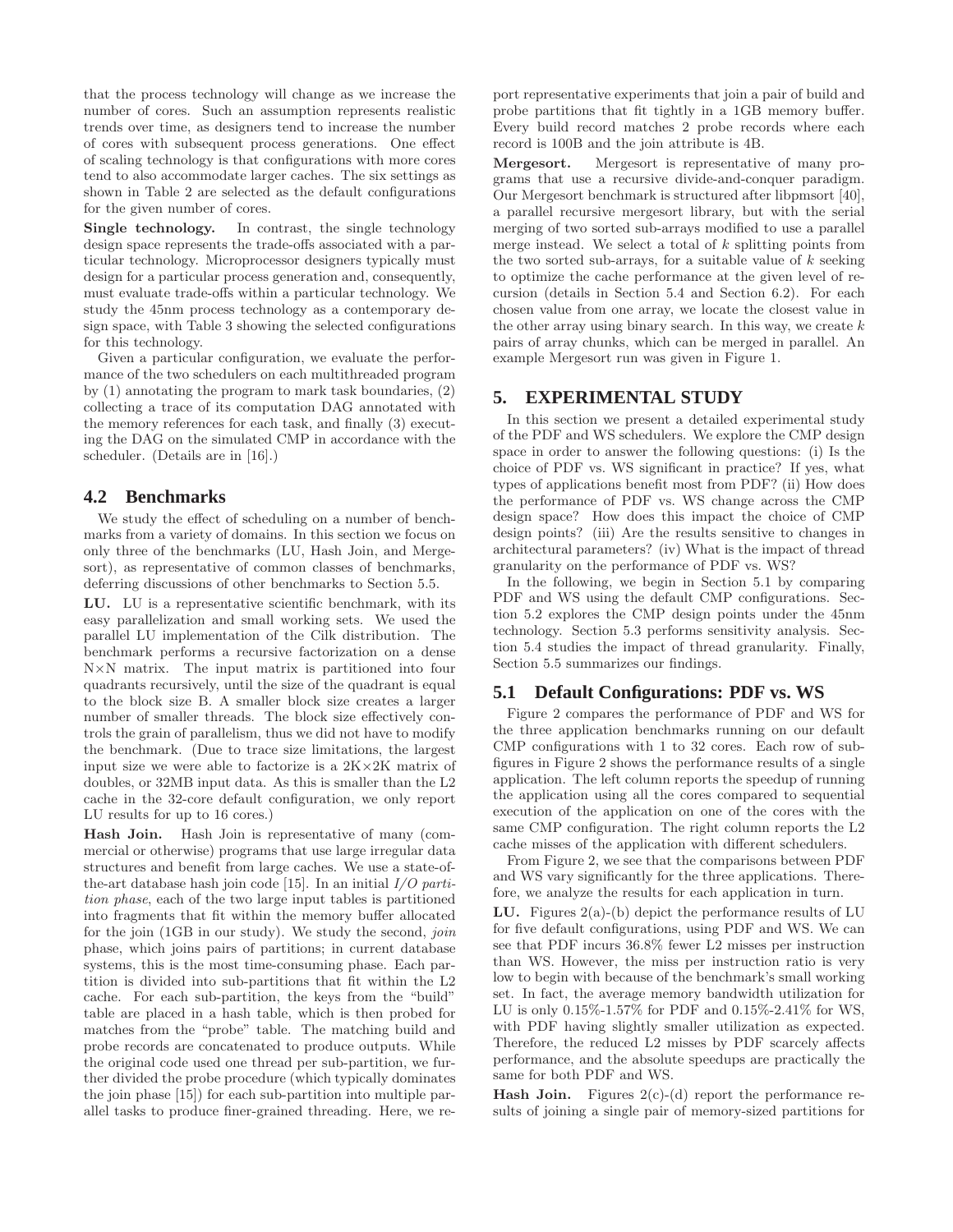

Figure 2: Parallel Depth First vs. Work Stealing with default CMP configurations.

all six default configurations. We can see that PDF achieves significantly better performance than WS. For 2-32 cores, PDF achieves a factor of 1.97-14.28 fold speedups over sequential execution, while WS obtains only a factor of 1.81- 10.19 fold speedups. These result in a factor of 1.09-1.50 fold relative speedups of PDF over WS. The good performance of PDF comes from effective constructive cache sharing to avoid off-chip cache misses. As shown in Figure 2(d), PDF incurs 13.2%-38.5% fewer L2 misses per instruction than WS. Interestingly, the performance increase by doubling the number of cores is significantly smaller from 16 to 32 cores than in other cases. This is because Hash Join is main memory bandwidth-bound for the 16-core and 32 core configurations: it utilizes 89.5%-90.1% of the available memory bandwidth with PDF and 92.2%-97.3% with WS. **Mergesort.** Figures  $2(e)$ - $(f)$  show the performance results of sorting 32 million integers using Mergesort, for the six default CMP configurations. For 2-32 cores, PDF achieves a factor of 2.00-26.44 fold speedups over sequential execution, while WS obtains a factor of 1.93-22.30 fold speedups. These lead to a factor of 1.03-1.19 fold relative speedups with 2-32

cores of PDF over WS. Figure 2(f) depicts the L2 misses per instruction ratios. Similar to Hash Join, PDF incurs 13.8%-



Figure 3: Parallel Depth First vs. Work Stealing under a single technology (45nm).

40.6% fewer L2 misses per instruction than WS. Comparing Figure 2(b), Figure 2(d), and Figure 2(f), we see that the L2 misses per instruction ratio of Mergesort (around 0.1%) is much lower than Hash Join (around 0.6%), but is still significant enough compared to LU (around 0.01%) to make a difference on performance. We can clearly see the trend that the larger the ratio of L2 misses per instruction, the larger impact constructive cache sharing may have, and therefore the larger relative performance benefits of PDF over WS. Moreover, unlike Hash Join, Mergesort experiences only up to 71.0% memory utilization due to the lower misses per instruction ratios, and thus the absolute speedup continues to increase dramatically from 16 to 32 cores.

Considering the performance results of the three benchmarks, we conclude that PDF achieves significantly better performance than WS for a group of important applications that have non-trivially large working sets, as evidenced by the L2 misses per instruction ratios. Because LU does not differentiate between PDF and WS, we focus on Hash Join and Mergesort in the rest of the experimental study.

#### **5.2 Single Technology Analysis**

Figure 3 shows the execution time of Hash Join and Mergesort using PDF and WS, for 1-26 cores under the 45nm process technology. As shown previously in Table 3, the L2 cache size decreases from 48MB with 1 core to 1MB with 26 cores. We examine Figure 3 for two purposes: (i) comparing the performance of PDF and WS; and (ii) understanding the impact of PDF on the choices of CMP design points. For the first purpose, as shown in Figure 3, we see that PDF wins across all the CMP configurations, achieving over WS a factor of 1.06-1.64 fold speedup for Hash Join and a factor of 1.03-1.11 speedup for Mergesort.

For the second purpose, as shown in Figures 3(a) and (c),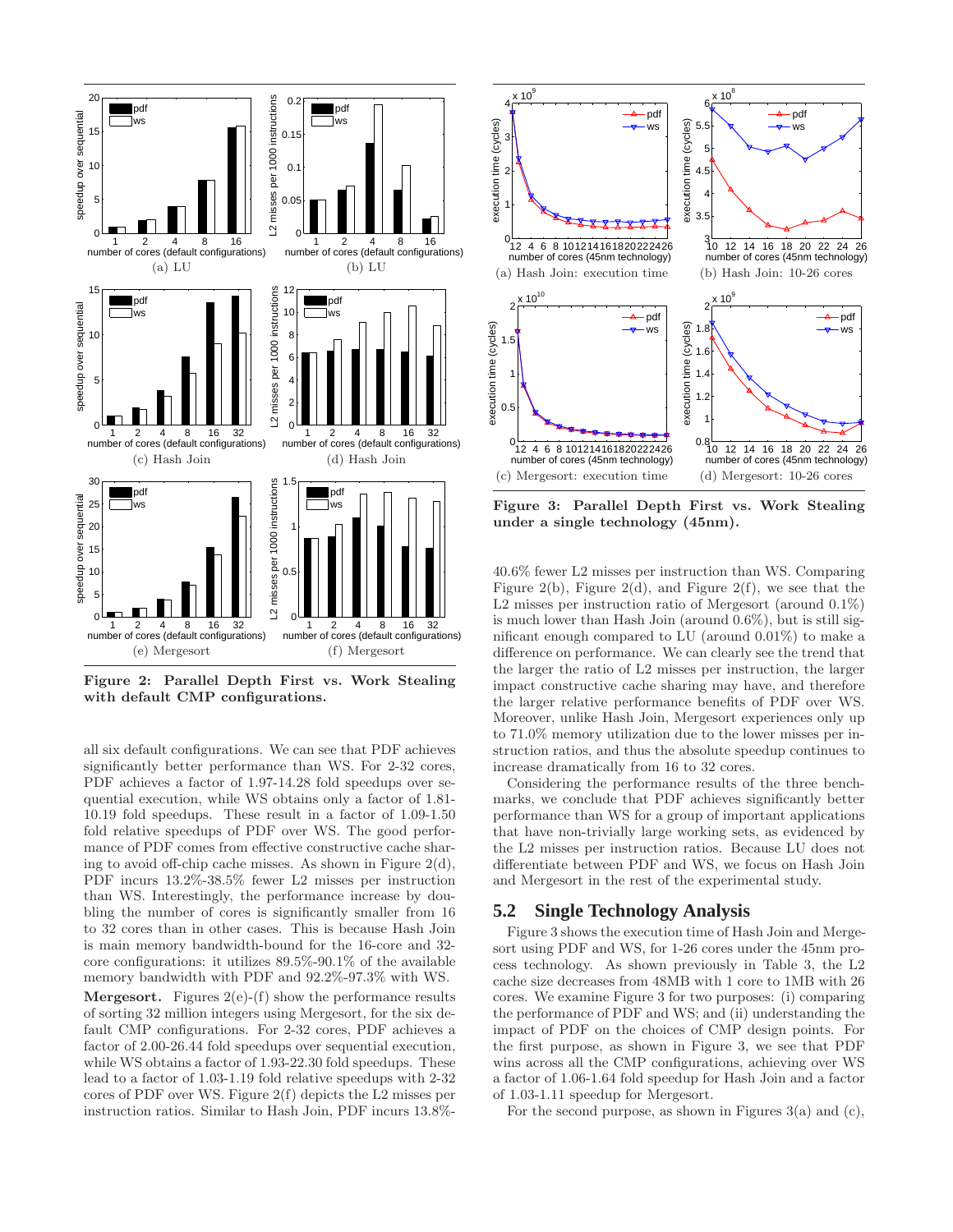



Figure 4: Varying L2 cache hit time with the 16 core default configuration.

Figure 5: Varying main memory latency with the 16-core default configuration.



Figure 6: Varying the task granularity of parallel Mergesort for default configurations.

we can see that the major trend of all the curves is to generally decrease as the number of cores increases, meaning that application performance generally improves with more cores. When there are 10 or more cores, the curves seem flat. However, when we zoom into the 10-26 core performance in Figures 3(b) and (d), we see that the curves actually vary. The Hash Join curves reach the lowest points around 18 cores then go up, while the Mergesort curves continue to decrease until 24 or 26 cores. With 18 or more cores, Hash Join utilizes over 95% of the main memory bandwidth. Increasing the number of cores while decreasing the cache size only makes the situation worse, leading to the worse performance. In contrast, Mergesort is not bounded by memory bandwidth and its performance improves with more cores.<sup>3</sup>

When making a design choice in the CMP design space, a typical goal is to optimize the performance of a suite of benchmark applications (e.g., SPEC) measured by aggregate performance metrics. Compared to WS, PDF provides larger freedom in the choice of design points in order to achieve a desired level of performance (e.g., more than  $K$  times faster than a reference configuration) for a multithreaded application. For example, for Hash Join, 10-26 cores with PDF achieve similar or better performance than the best WS performance. Similarly, 20-26 cores with PDF achieve similar or better performance than the best WS performance for Mergesort. Thus designers are able to make better trade-offs balancing sequential vs. multithreaded, and computation-intensive vs. memory-intensive programs.

#### **5.3 CMP Parameter Sensitivity Analysis**

Figure 4 and Figure 5 compare the performance of PDF vs. WS varying the L2 cache hit time and varying the main memory latency. The results are similar to our default configurations. In particular, compared to WS, PDF achieves a factor of 1.21-1.62 fold relative speedups for Hash Join and 1.03-1.29 fold relative speedups for Mergesort.

Interestingly, from Figure 4, we can compare the PDF bar for a 19-cycle L2 hit time with the WS bar for a 7-cycle hit time. This comparison reveals that PDF running on a CMP architecture with a relatively slow monolithic shared cache (19-cycle hit time) retains its advantage over WS even when WS is run on a CMP architecture with a faster distributed on-chip cache (7-cycle hit time to a core's local bank). This is because for Hash Join and Mergesort, in our experiments, the number of L2 hits is on par with the number of L2 misses, so the L2 miss time dominates any differences in L2 hit times.

#### **5.4 Impact of Thread Granularity**

In the course of parallelizing the benchmark applications, we found that task *granularity* had a large impact on cache performance and execution times. As discussed in Section 4.2, the original versions of the Hash Join and Mergesort programs both suffered from being too coarse-grained. The original Hash Join code generates only one thread per cachesized sub-partition. The original Mergesort code employs a serial merging procedure. By parallelizing the probe procedure within the processing of a sub-partition in Hash Join and by parallelizing the merging procedure for Mergesort, we removed serial bottlenecks and improved constructive

<sup>3</sup>From 24 cores (5MB cache) to 26 cores (1MB cache), Mergesort with PDF experiences a large jump (41% increase) in its L2 misses per instruction ratio. This explains the jump in its execution time in Figure 3(d).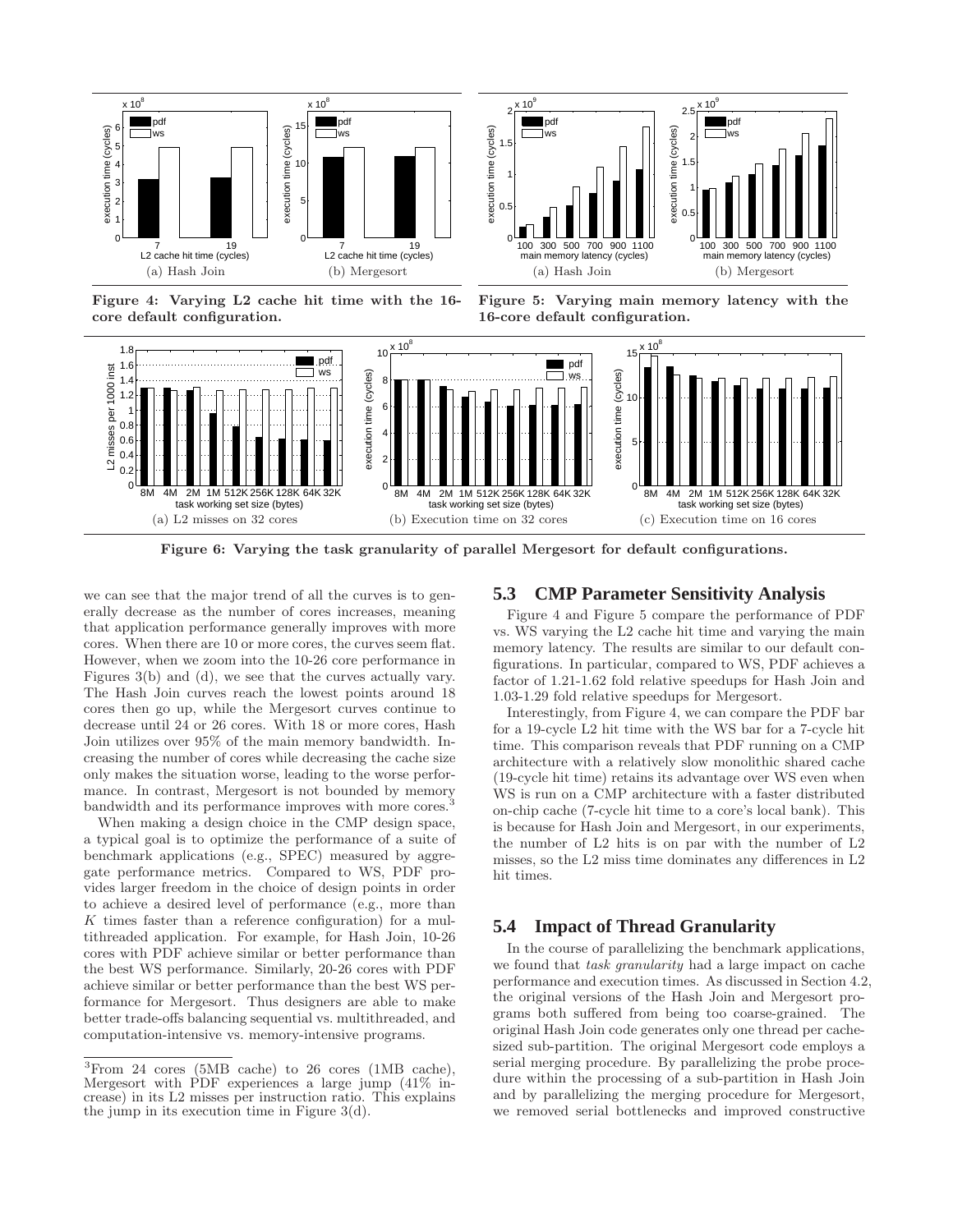cache sharing among multiple threads.<sup>4</sup> As a result, our fine-grained versions are up to 2.85X faster than the coarsegrained originals.

We further study the impact of task granularities on the fine-grained versions of the code. Here we focus on the more interesting, recursive task structure of the Mergesort DAG. (In contrast, Hash Join has a simple two-level task structure.) Figure 6 shows Mergesort's L2 misses per instruction and execution time, as a function of the task working set sizes. Because of the regularity of Mergesort's recursive task structure, adapting the Mergesort code to use a desired task working set size is straightforward. We choose the sorting sub-array size to be half the desired working set size<sup>5</sup>, so that the sub-array can be sorted efficiently within a single sequential task.

Figure 6 shows that while the cache performance of WS is relatively flat across the range of task sizes, the cache performance of PDF improves considerably with smaller task sizes. As a result, PDF's cache performance advantage increases with smaller task sizes (e.g., PDF incurs fewer than half as many misses as WS for 32KB task sizes with the 32-core default configuration). Thus, as the figure shows, thread granularity has a large impact on the relative performance gains of PDF vs. WS. When each scheduler gets its optimal task size, PDF is 1.17X faster than WS because of this improved cache performance.

#### **5.5 Summary of Our Benchmark Study**

Although in this section we have focused on only three benchmarks, in all, we have studied additional benchmarks from a variety of domains: numeric (Cholesky [9], Matrix Multiply), scientific simulation (Barnes, Heat [9]), data mining (Hmmer [21]), sorting (Quicksort), meshing (Triangle [33]) and classification (C4.5 [27]). We now summarize the key findings from the experimental results in this section as well as briefly describe the lessons we learned from our extended benchmark study.

First, there are benchmarks (Hash Join, Mergesort) for which PDF's advantage translates into up to 1.3–1.6X performance improvement over WS. As discussed in Section 4, Hash Join is representative of many (commercial or otherwise) programs that use large irregular data structures and benefit from large caches. Mergesort demonstrates the benefits PDF provides for benchmarks with a recursive divideand-conquer paradigm. Many other benchmarks (Quicksort, Triangle, C4.5) follow this paradigm. However, unlike Mergesort, their "divide" steps may break a subproblem into two highly imbalanced parts because the "divide" point is often chosen for specific algorithmic needs not for balancing the two parts. Fortunately, PDF can effectively handle irregular parallel tasks that are dynamically spawned [5].

Second, many benchmarks (LU in the above study, and other benchmarks such as Matrix Multiply, Cholesky, Barnes) can achieve good cache performance with a very small amount of data in cache. In such cases, the fact that WS increases

the working set by the number of cores  $P$  does not effect performance, because the aggregate working set still fits in the shared cache, and hence WS matches PDF's performance. As discussed in Section 5.1, the small working set often manifests itself as low L2 misses per instruction ratios. Our results support that this ratio should be on the order of 0.1% or more for PDF to make a significant difference in execution time. However, even for applications with smaller ratios, PDF can be valuable. As pointed out in Section 2, PDF's smaller working set can translate into better use of on-chip real estate and reduced power consumption. Additionally, when multiple programs are run at the same time, the PDF version is less of a cache hog and its smaller working set is more likely to remain in the cache across context switches.

Third, PDF achieves significant performance gains over WS across a large number of CMP design points and architectural parameters as shown in the above subsections. Because of this, PDF provides larger freedom in the choice of design points in order to achieve a desired level of benchmark performance.

Finally, most benchmark programs, as written, use such coarse-grained threading that there is no opportunity for cache-friendly scheduling. In fact, many programs use a scheduler only at the beginning of the program: for P processors, P threads are spawned at the beginning of the program and no further spawning is done. Thus, in our study, we incorporate much finer-grained threading in the programs (e.g., Hash Join and Mergesort) we study. Our work quantifies the benefits of more fine-grained threading. Because of its importance, in the following section, we focus on the problem of selecting task granularities.

# **6. AUTOMATIC SELECTION OF THREAD GRANULARITY**

One of the important findings in Section 5 is that task granularity has a large impact on cache performance and execution times. On the one hand, coarse-grained tasks may have serial bottlenecks and large disjoint working sets that hinder constructive cache sharing. On the other hand, threading that is too fine-grained increases scheduling and synchronization overheads, as well as any instruction overheads for running parallel code versus sequential code.<sup>6</sup> Thus judiciously choosing task granularity is an important yet challenging problem.

In general, selecting good task sizes is challenging because it requires predicting how  $P$  tasks that *might* run concurrently would interact in the L2 cache. To guide the selection of appropriate task grain sizes, we have developed an efficient working-set profiler for multi-threaded programs, which can be used for profile-based feedback during software development to set appropriate task sizes. In this approach, programs are first written with fine-grained tasks, and the profiler suggests groups of tasks to combine into larger tasks based on their working sets.

In the following, Section 6.1 presents our working set profiler, and Section 6.2 describes how to use its information to automatically choose task granularities.

<sup>4</sup> In all the above experiments in Section 5, we manually choose the number of splitting points  $k$  in the parallel merge to obtain sufficient parallelism. Within the sub-DAG of sorting a sub-array  $A$  that is half the L2 cache size, we choose k so that the aggregate number of merging tasks per DAG level is 64, which is larger than the number of cores.

<sup>&</sup>lt;sup>5</sup>Recall that the working set size for mergesorting a subarray of size  $n$  is  $2n$ .

<sup>6</sup> In Mergesort, for example, it is well known that sorting small sub-arrays sequentially is faster than continuing to apply parallel Mergesort recursively.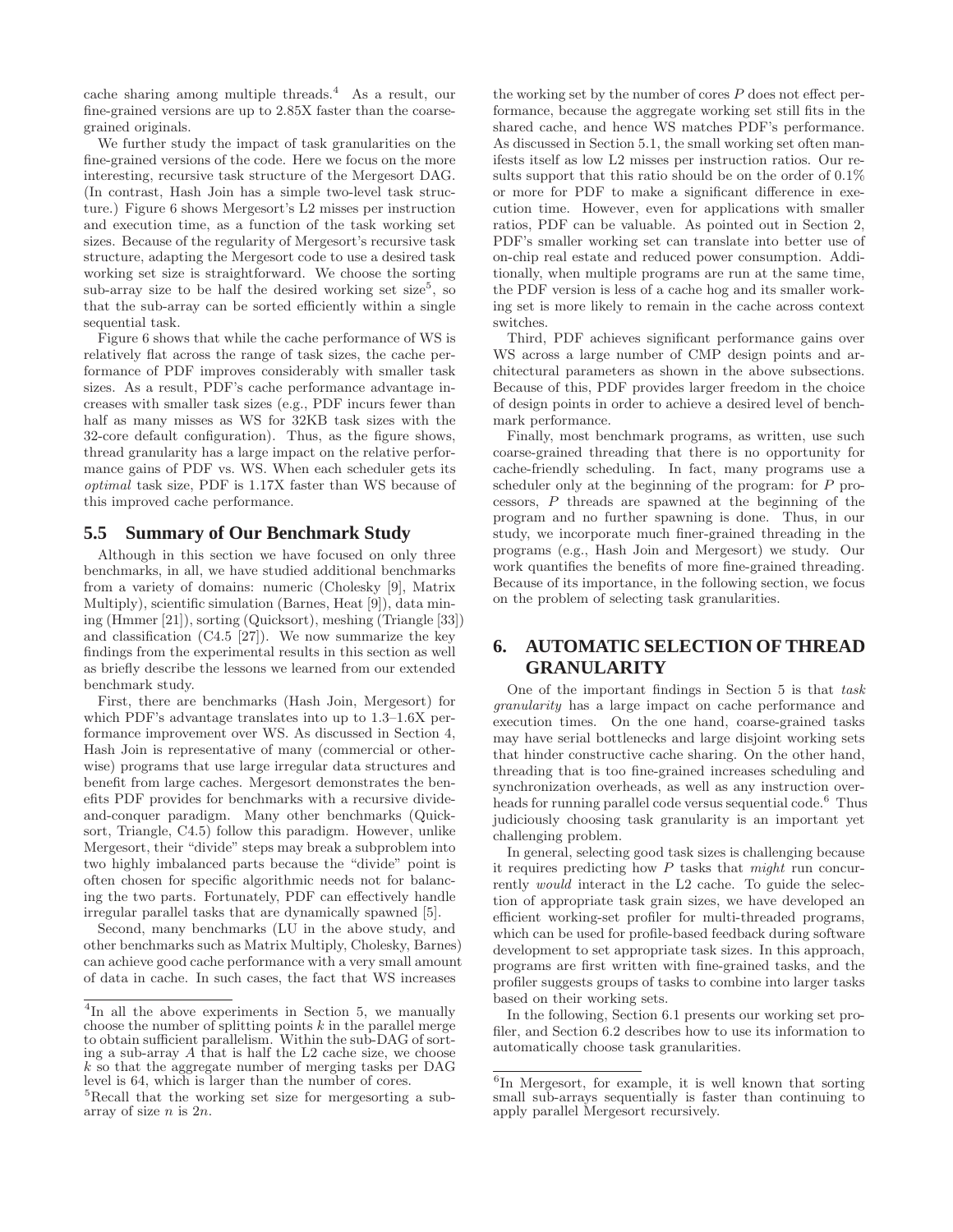## **6.1 Efficient One-Pass Profiling for Groups of Consecutive Tasks**

We call a group of consecutive tasks (corresponding to a sub-graph in the DAG) a task group. Consider the case of parallel Mergesort. The task group for sorting an entire sub-array consists of three smaller task groups: sorting the left half, sorting the right half, and merging the two parts. Parallel merging may be formed into multiple levels of task groups by recursively dividing a group containing K tasks into two sub-groups containing  $|K/2|$  and  $|K/2|$ tasks, respectively. In this way, task groups form a hierarchical structure, where each parent task group is a superset of all the child task groups, sibling task groups are disjoint, and the leaf nodes are the finest-grain individual tasks. In general, given very fine-grained tasks, we would like to know the working set sizes of all task groups and use this information to guide task selections.

To obtain the working set size of a single task group, a straightforward approach would be to generate the memory reference trace of the task group and then perform tracedriven simulations of set-associative caches across a range of cache sizes (starting with a cold cache). We call this approach SetAssoc. As we will show, SetAssoc's performance suffers considerably when a large number of nested task groups are to be measured. This is because it must process the trace of the entire application multiple times, once for each level of the task group hierarchy.

We propose a one-pass algorithm that first processes a program's memory reference trace once to collect statistics on every task and then uses the gathered statistics to efficiently compute the working set size of potential groups of consecutive tasks. We restrict our analysis to tasks that are consecutive in a sequential run of the program, as these are the tasks that are naturally grouped together when coarsening. Note that our use of predefined hierarchical task groups already captures opportunities to group parallel siblings together.

To collect per-task statistics, we perform a one-pass cache simulation using an augmented version of the standard LRU stack model. Specifically, when a task  $i$  references a memory location  $R$  within a cache line  $L$ , the cache simulator returns two values: L's distance, d, from the top of the stack, and the ID,  $j$ , of the task that last touched  $L$  (called the *previous-ID* for  $L$ ). Note that whether or not  $R$  is a cache miss depends on both the cache size and the task group considered. To understand why the latter is also important, consider a task group of consecutive tasks  $b, b+1, \ldots, i, \ldots, e$ . Then, starting with a cold cache before task  $b$ , reference  $R$  of task  $i$ would be a cold miss if the previous-ID,  $j$ , for  $L$  is earlier than b (i.e.,  $j < b$ ), but possibly a hit if  $j \geq b$  (depending on the cache size). Therefore, the per-task statistics must capture both the distance and the previous task information. We design the per-task statistics as a two-dimensional histogram. The distance dimension is divided into buckets  $D_1 < D_2 < \cdots < D_k$  corresponding to the list of increasing cache sizes for working-set computations. In the previoustask dimension, the bucket ID is the difference between the task IDs of the current and previous visits to the same line. For example, given the above return values for reference  $R$ , the algorithm looks for  $D_{p-1} < d \le D_p$ , and then increments the count of the bucket  $(D_p, i - j)$  by 1.

After obtaining the per-task two-dimensional histogram, the algorithm computes the working set size of any group of consecutive tasks as follows. Given a task group including task b to e, the number of cache hits for a cache size  $D_n$  is equal to the sum of all the buckets  $(D, T)$  where  $D \leq D_p$ and  $T \leq i - b$  for every task i in the group.

Let us examine the complexity of the above algorithm. The LRU stack model can be implemented as a doubly linked list of nodes representing cache lines. Moreover, all the nodes can be indexed by a hash table with cache line addresses as hash keys. A typical operation involves four steps: (i) looking up the cache line address of a reference  $R$ ; (ii) counting the distance from the current node to the stack top; (iii) updating the stack model by moving the touched node to the top of the stack; and (iv) retrieving and updating the previous-ID. Steps (i), (iii) and (iv) are all  $O(1)$ . For step (ii), we build a tree structure on top of the linked list to count the distance from a node to the stack top in  $O(\log N)$ , where  $N$  is the number of cache lines in the largest cache size being considered. For good cache performance, we use a B-tree structure with cache-line-sized tree nodes. We call this algorithm LruTree.

We compare the performance of the LruTree and the SetAssoc algorithms by processing a trace of Mergesorting 32 million integers. The trace consists of 2.85 billion memory references, over 110,000 tasks, and over 190,000 task groups. We ran the algorithms on a desktop machine with 3.2GHz Pentium 4, 1GB memory, and a Seagate Barracuda 7200rpm IDE disk. We find that the SetAssoc algorithm took 253 minutes, while the LruTree algorithm ran in only 13.4 minutes—an 18X improvement. Because of the nesting nature of task groups, SetAssoc suffers from revisiting each memory record over 22 times on average, whereas  $LruTree$  is a one-pass algorithm. This performance advantage increases as the problem and DAG sizes grow. Note that LruTree can be implemented with on-the-fly trace consumption, thus reducing the cost of generating traces.

### **6.2 Using Profiling Information for Automatic Task Coarsening**

The automatic task coarsening algorithm traverses the task group tree from top to bottom and evaluates a heuristic stop criterion at every node. Suppose node G's working set size is  $W$ , and it has  $K$  child task groups of similar sizes. We stop at  $G$ 's children if the following is true:<sup>7</sup>

$$
W \le K \times (cachesize/(numcores * 2))
$$

In this way, the child tasks can keep the cores busy. Note that due to task size variability, some child tasks may finish early and other parallel work may be scheduled, leading to sub-optimal cache behavior. The "2" in the criterion is to reduce this effect.

To incorporate the task selection information into parallel programs, we capitalize upon the fact that many parallel programs are written with a general divide-and-conquer structure as shown in Figure  $7(a)$ . When the Parallelize function is evaluated True for the parameter, the task is further divided into child parallel tasks; otherwise, a sequential version of the code is executed. Typically, the Parallelize function compares the parameter with an appropriate threshold value  $T$ , which must be hand-tuned based on the programmer's knowledge of the program data struc-

 $7$ Note that  $G$ 's children may have dependencies as in the case of Mergesort. For each independent set of children, we separately apply the criterion and decide whether to stop.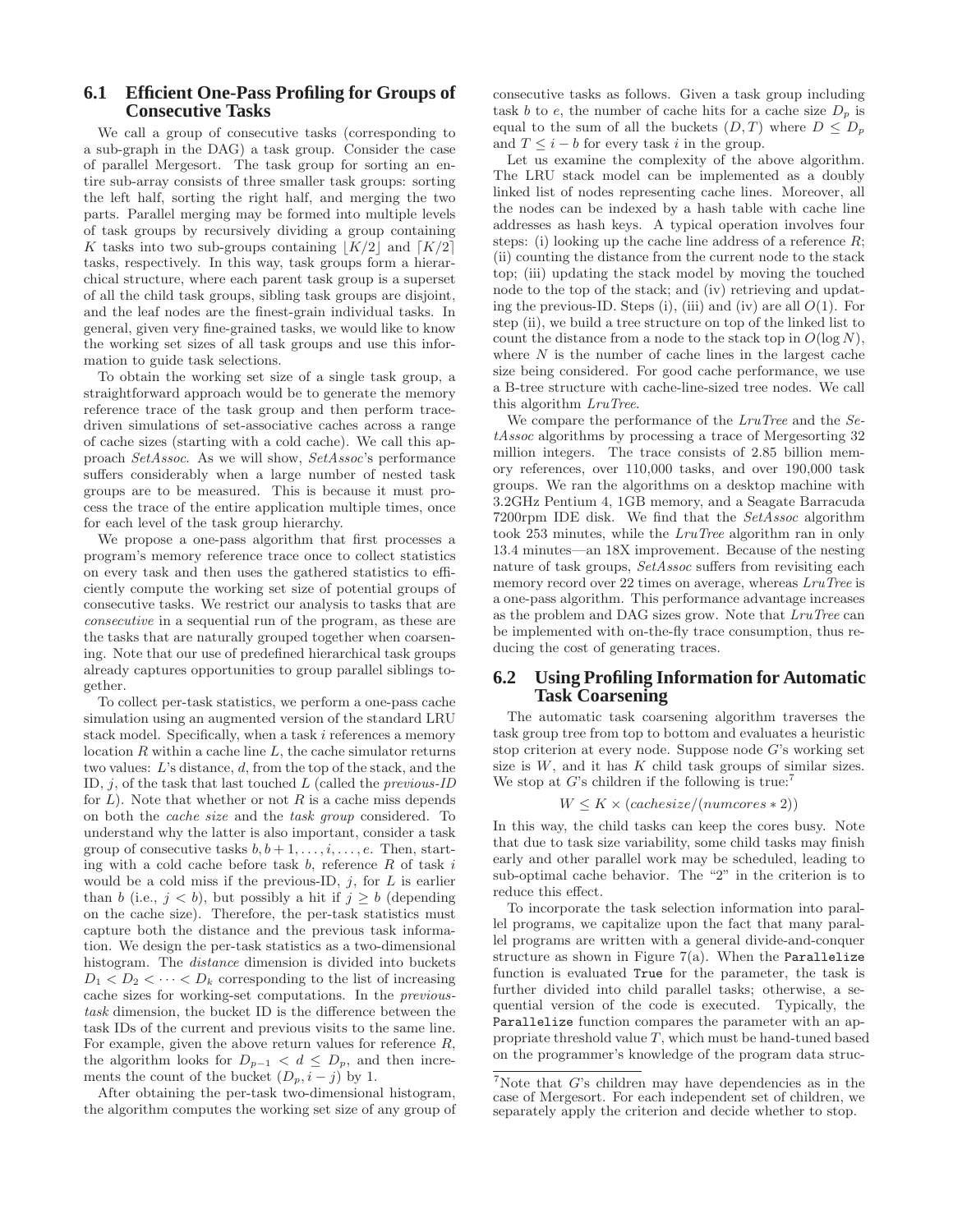```
Function parallel_f(param) {
    If (Parallelize(param, _FILE__, __LINE__))
        Spawn (parallel_f(Subdivide(param, 1)));
        Spawn (parallel_f(Subdivide(param, 2)));
        ...
        Spawn (parallel_f(Subdivide(param, k)));
        Sync ();
        combine_results(param);
    } Else {
        sequential_f(param);
    }
}
```
(a) Example divide-and-conquer style parallel program

| L2 Size<br># Cores<br>$\_File\_$<br>_Line__<br>$\cdots$<br>$\cdots$<br>.<br>.<br>$\cdots$ | CMP Configuration | Calling Location | Param     |
|-------------------------------------------------------------------------------------------|-------------------|------------------|-----------|
|                                                                                           |                   |                  | Threshold |
|                                                                                           |                   |                  |           |
| .<br>.<br>.<br>$\cdots$<br>$\cdots$                                                       |                   |                  |           |

|  |  |  | (b) Table for implementing the Parallelize function |  |  |  |
|--|--|--|-----------------------------------------------------|--|--|--|
|--|--|--|-----------------------------------------------------|--|--|--|

Figure 7: Incorporating task selection results into parallel programs.

tures and would vary with different cache sizes at run-time. Such tuning is error-prone and further complicated by the presence of constructive cache sharing.

This tuning task can be greatly simplified by including a parallelization table as part of the compiled program, as shown in Figure 7(b). In the table, Param thresholds are indexed by CMP configuration parameters and the locations of parallelization decisions. At compile-time, these thresholds are seeded with default values that correspond to very fine-grain threading. The program is then profiled as described in Section 6.1. Each task group is also annotated with the corresponding param value by recording the value at every spawn invocation. After that, the above analysis is used to determine the stopping task groups for the combinations of CMP configurations and calling locations. Finally, the default threshold values in the table are replaced with the param values that are associated with the stopping task groups in the final executable.

Note that we obtain the working set information once through a single profiling pass, but we need to perform a task coarsening analysis for every CMP configuration because the stopping criterion is configuration dependent. Fortunately, the number of CMP configurations can be reasonably bounded by the expected lifetime of the executable. Moreover, the run-time table lookup costs can be reduced, with appropriate compiler/system support, by identifying the CMP configuration at program initialization and replacing the lookup with a single memory read.

Finally, we evaluate the effectiveness of the automatic task coarsening algorithm. Figure 8 compares three schemes using the Mergesort benchmark while varying the number of cores. The left bar uses the manually selected tasks and corresponds to our previous results in Section 5. The middle and right bars both use the same task selections recommended automatically by our algorithm. The difference is how we perform CMP simulation using the task selections. For the right bar, we manually change the Mergesort code to realize the selection. We run CMP simulation based on the new trace. In contrast, for the middle bar, we use the same finest-grain trace in the CMP simulation but simply substitute a new task DAG based on the recommended task



Figure 8: Effectiveness of the task selection schemes.

grouping. Therefore, compared to the right bar, an individual task of the middle case may be less efficient because it still contains the parallel code (e.g., parallel merging). From Figure 8, we see that the right bars are within 5% of the optimal in all cases, demonstrating the effectiveness of our automatic task coarsening scheme.

## **7. CONCLUSION**

The advent of Chip Multiprocessor (CMP) platforms requires a reevaluation of standard practices for parallel computing. While traditional Symmetric MultiProcessors (SMPs) encourage coarse-grained parallelism with largely disjoint working sets in order to reduce interprocessor coherence traffic (often the key system bottleneck), CMPs encourage finegrained parallelism with largely overlapping working sets in order to increase on-chip cache reuse.

This study demonstrates that the Parallel Depth First (PDF) scheduler, which was designed to encourage cooperative threads to constructively share the on-chip cache, either matches or outperforms the Work Stealing (WS) scheduler on a variety of CMP configurations for all the fine-grained parallel programs studied. By making more effective use of cache resources, the PDF scheduler also broadens the design space for microprocessor designers—potentially enabling the inclusion of more cores at the expense of cache resources that are less critical given PDF. Finally, task granularity plays a key role in CMP cache performance, and we present an automatic approach for selecting effective task grain sizes when using PDF.

## **8. ACKNOWLEDGMENTS**

We would like to acknowledge Ryan Johnson and Yevgen Voronenko for their early work in evaluating PDF vs. WS on a set of scientific applications, as part of a CMU course project. The fourth author is now with AMD.

## **9. REFERENCES**

- [1] U. A. Acar, G. E. Blelloch, and R. D. Blumofe. The data locality of work stealing. Theory of Computing Systems, 35(3), 2002.
- [2] A. Agarwal, M. Horowitz, and J. L. Hennessy. An analytical cache model. ACM Trans. on Computer Systems, 7(2), 1989.
- [3] J. Anderson and J. Calandrino. Parallel real-time task scheduling on multicore platforms. In RTSS, 2006.
- [4] R. Balasubramonian, D. H. Albonesi,
	- A. Buyuktosunoglu, and S. Dwarkadas. A dynamically